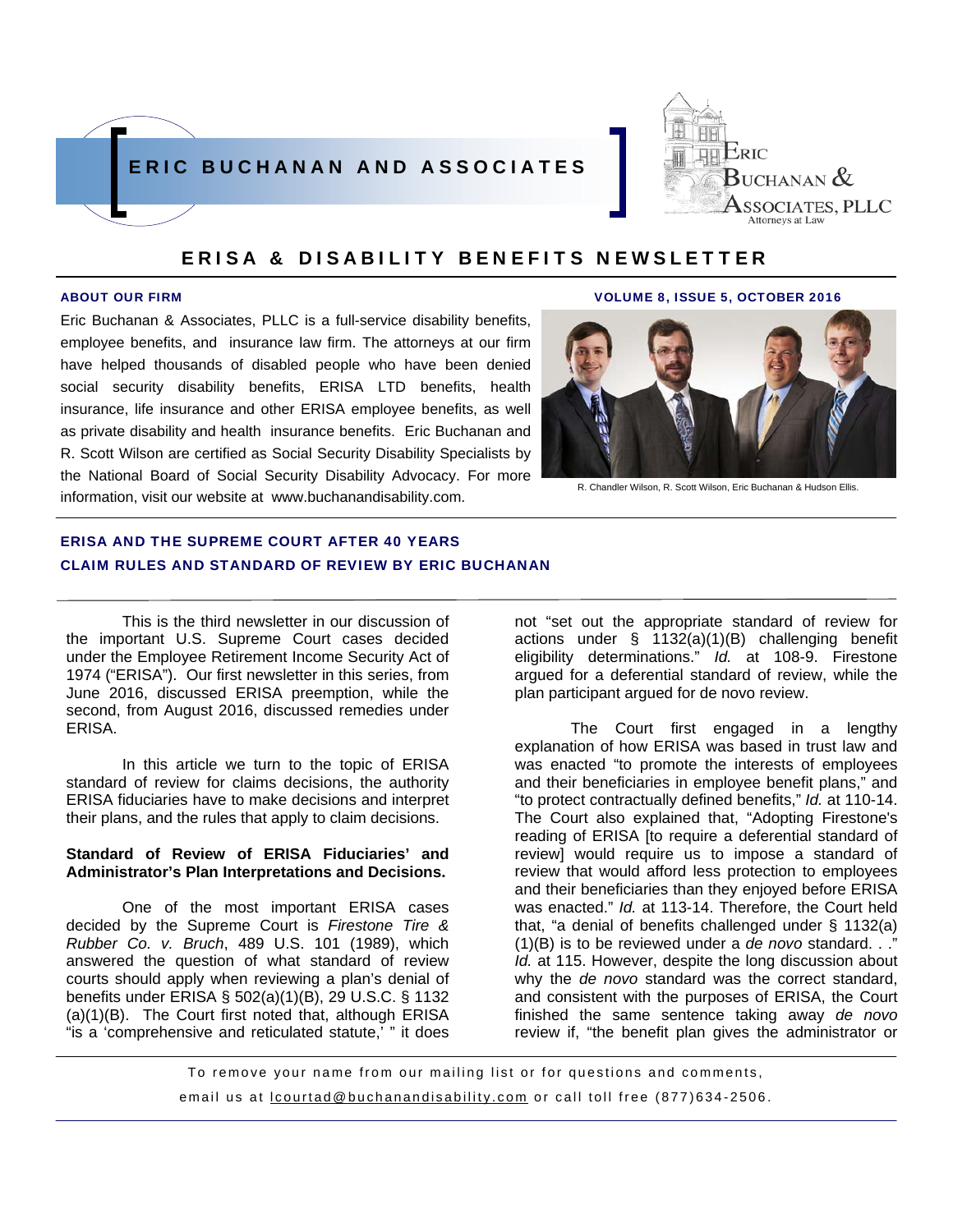fiduciary discretionary authority to determine eligibility for benefits or to construe the terms of the plan." *Id.* Lastly, with no additional discussion, the Court explained that if a fiduciary has discretion, but that "administrator or fiduciary who is operating under a conflict of interest, that conflict must be weighed as a 'facto[r] in determining whether there is an abuse of discretion.' " *Id.* at 115, citing Restatement (Second) of Trusts § 187, Comment *d* (1959).

In *Metro. Life Ins. Co. v. Glenn*, 554 U.S. 105, 108 (2008) the Supreme Court clarified its explanation in Firestone Tire that when an ERISA decision-maker has discretion and a financial interest in the outcome of a claim, "this dual role creates a conflict of interest [and] that a reviewing court should consider that conflict as a factor in determining whether the plan administrator has abused its discretion in denying benefits; and that the significance of the factor will depend upon the circumstances of the particular case." In this case, Metropolitan Life Ins. Company denied Glenn's claim for ongoing disability benefits, and argued that its inherent conflict of interest should not be relevant because the employer who purchased the policy approved the relationship, and thus there was not really a conflict.

In responding to insurance company's arguments, the Court noted that of course there is a conflict where "every dollar provided in benefits is a dollar spent by ... the employer; and every dollar saved ... is a dollar in" the insurance company's pocket. *Id.* at 112. Further, "ERISA imposes higher-than-marketplace quality standards on insurers." Specifically, ERISA "sets forth a special standard of care upon a plan administrator, namely, that the administrator 'discharge [its] duties' in respect to discretionary claims processing 'solely in the interests of the participants and beneficiaries' of the plan." *Id.* at 115, citing ERISA § 404, 29 U.S.C. § 1104(a)(1). The Court also noted ERISA "simultaneously underscores the particular importance of accurate claims processing by insisting that administrators 'provide a "full and fair review" of claim denials,' " *Id*, citing *Firestone,* 489 U.S., at 113 and quoting ERISA § 503(2), 29 U.S.C. § 1133(2)). ERISA also "supplements marketplace and regulatory controls with judicial review of individual claim denials." *Id,* citing ERISA § 502(a)(1)(B), 29 U.S.C. § 1132(a)(1)(B).

 In deciding how to take the conflict-of-interest into account, the Supreme Court explained that such a

conflict would not change the standard of review to *de novo*, but does "require[] the reviewing judge to take account of the conflict when determining whether the trustee, substantively or procedurally, has abused his discretion. *Id*. at 115, citing Restatement of Trusts§ 187, Comments *d*-*j; id.,* § 107, Comment *f.* The Court also rejected "special burden-of-proof rules, or other special procedural or evidentiary rules, focused narrowly upon the evaluator/payor conflict," but rather, simply, the conflict should be a "factor" for reviewing courts to consider. *Id*. at 116. In explaining how to weigh the "factor" of a conflict of interest, courts can consider it as a factor that is a "tiebreaker when the other factors are closely balanced," and that the court should look at the "case-specific importance" of the factor. *Id.* at 117. A conflict of interest such as this one, where an insurance company pays benefits with its own funds and makes the decision "should prove more important (perhaps of great importance) where circumstances suggest a higher likelihood that it affected the benefits decision, including, but not limited to, cases where an insurance company administrator has a history of biased claims administration." *Id.* On the other end of the spectrum, the court should find the factor "less important (perhaps to the vanishing point) where the administrator has taken active steps to reduce potential bias and to promote accuracy, for example, by walling off claims administrators from those interested in firm finances, or by imposing management checks that penalize inaccurate decision making irrespective of whom the inaccuracy benefits." *Id.* 

 The Court also gave guidance as to what other "factors" a court properly considers in determining whether an ERISA fiduciary with discretion acted reasonably. The Supreme Court noted that the lower court had "found questionable the fact that MetLife had encouraged Glenn to argue to the Social Security Administration that she could do no work," and further "received the bulk of the benefits of her success in doing so (the remainder going to the lawyers it recommended)," and then MetLife "ignored the [Social Security Administrations]'s finding in concluding that Glenn could in fact do sedentary work." *Id*. at 118. The Supreme Court found the way MetLife considered the Social Security decision to be "an important factor in its own right (because it suggested procedural unreasonableness)." *Id*. Further, this "justified the court in giving more weight to the conflict (because MetLife's seemingly inconsistent positions were both financially advantageous)." *Id.* The Supreme Court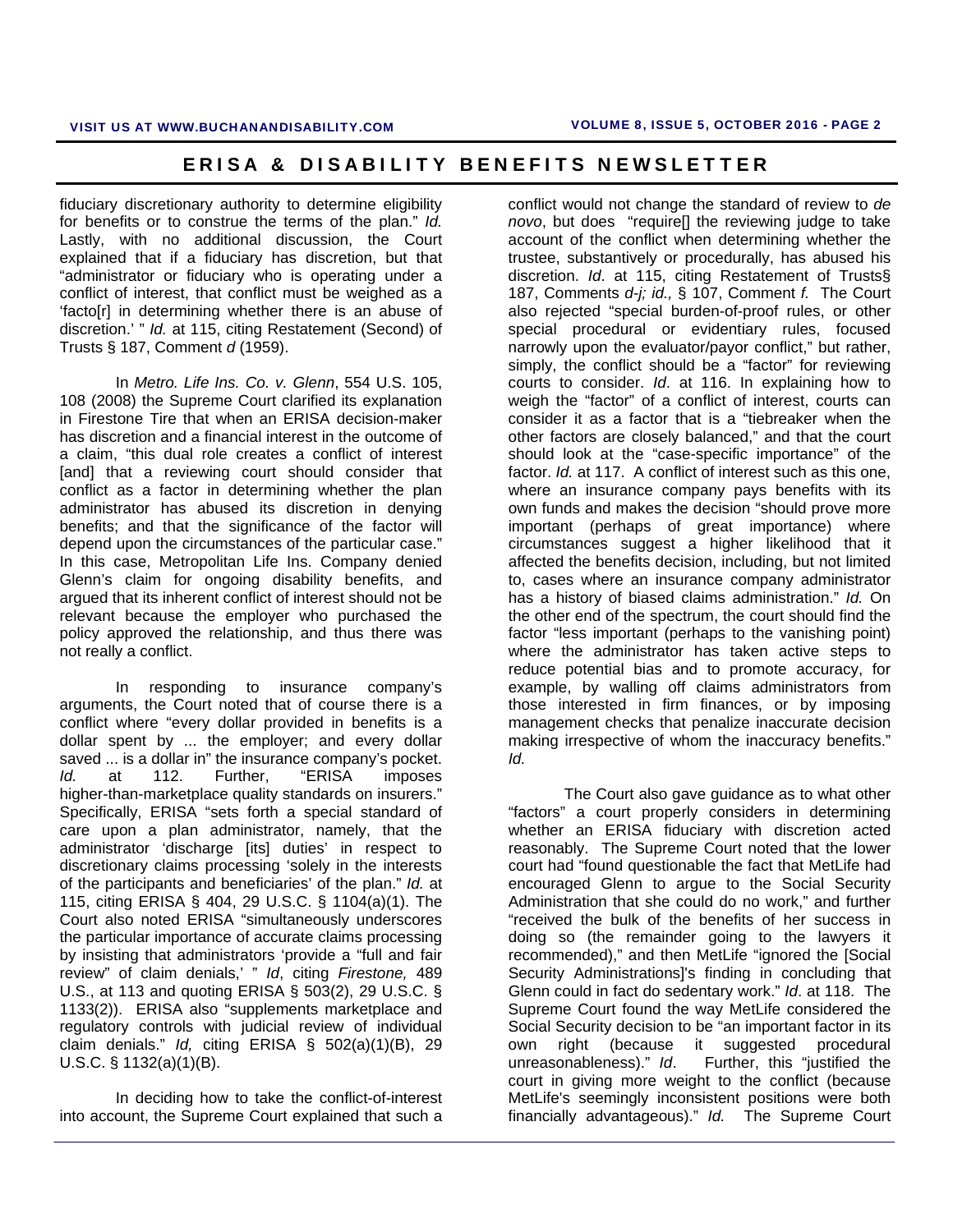also noted favorable that the court below properly considered the factor that "MetLife had emphasized a certain medical report that favored a denial of benefits, had deemphasized certain other reports that suggested a contrary conclusion, and had failed to provide its independent vocational and medical experts with all of the relevant evidence." *Id.*

 In *Conkright v. Frommert*, 559 U.S. 506 (2010) the Supreme Court addressed whether an ERISA administrator could lose its grant of discretion after making an honest mistake in a plan interpretation. The underlying issue dealt with the calculation of accrued pension benefits for previously employed plan participants who were rehired after a break in service. The employer/plan administrator used a calculation that was found to be unreasonable and the case was remanded, but when the case returned to court the lower courts found that the plan administrator's new interpretation should not be entitled to deference. The Supreme Court characterized this as "a single honest mistake in plan interpretation" that did not justify stripping the administrator of deference when making subsequent interpretations of the plan. *Id.* at 509. The Supreme Court rejected what it called the "one-strike-and-you're-out" approach. *Id.* at 513.

The *Conkright* case is important because it is often cited for the proposition that deference is important to the administration of ERISA plans and encourages employers to offer plans. After finding that the ERISA administrator/employer in this case had only made a one-time mistake, and that was not enough to strip it of deference in plan interpretations, the Supreme Court, in dicta, went through a long explanation why deference was an important part of ERISA's scheme:

> Congress enacted ERISA to ensure that employees would receive the benefits they had earned, but Congress did not require employers to establish benefit plans in the first place. *Lockheed Corp. v. Spink,* 517 U.S. 882, 887, 116 S.Ct. 1783, 135 L.Ed.2d 153 (1996). We have therefore recognized that ERISA represents a " 'careful balancing' between ensuring fair and prompt enforcement of rights under a plan and the encouragement of the creation of such plans." *Aetna Health Inc. v. Davila,* 542 U.S. 200, 215, 124 S.Ct. 2488, 159 L.Ed.2d 312 (2004) (quoting *Pilot Life*

*Ins. Co. v. Dedeaux,* 481 U.S. 41, 54, 107 S.Ct. 1549, 95 L.Ed.2d 39 (1987)). Congress sought "to create a system that is [not] so complex that administrative costs, or litigation expenses, unduly discourage employers from offering [ERISA] plans in the first place." *Varity Corp., supra,* at 497, 116 S.Ct. 1065. ERISA "induc[es] employers to offer benefits by assuring a predictable set of liabilities, under uniform standards of primary conduct and a uniform regime of ultimate remedial orders and awards when a violation has occurred." *Rush Prudential HMO, Inc. v. Moran,* 536 U.S. 355, 379, 122 S.Ct. 2151, 153 L.Ed.2d 375 (2002). 5 *Firestone* deference protects these interests and, by permitting an employer to grant primary interpretive authority over an ERISA plan to the plan administrator, preserves the "careful balancing" on which ERISA is based. Deference promotes efficiency by encouraging resolution of benefits disputes through internal administrative proceedings rather than costly litigation. It also promotes predictability, as an employer can rely on the expertise of the plan administrator rather than worry about unexpected and inaccurate plan interpretations that might result from *de novo* judicial review. Moreover, *Firestone* deference serves the interest of uniformity, helping to avoid a patchwork of different interpretations of a plan, like the one here, that covers employees in different jurisdictions—a result that "would introduce considerable inefficiencies in benefit program operation, which might lead those employers with existing plans to reduce benefits, and those without such plans to refrain from adopting them."

*Conkright*, 559 U.S. at 516-17.

### **How Administrators Must Consider Evidence in ERISA Claims.**

In *Black & Decker Disability Plan v. Nord*, 538 U.S. 822, 834 (2003) the Supreme Court rejected